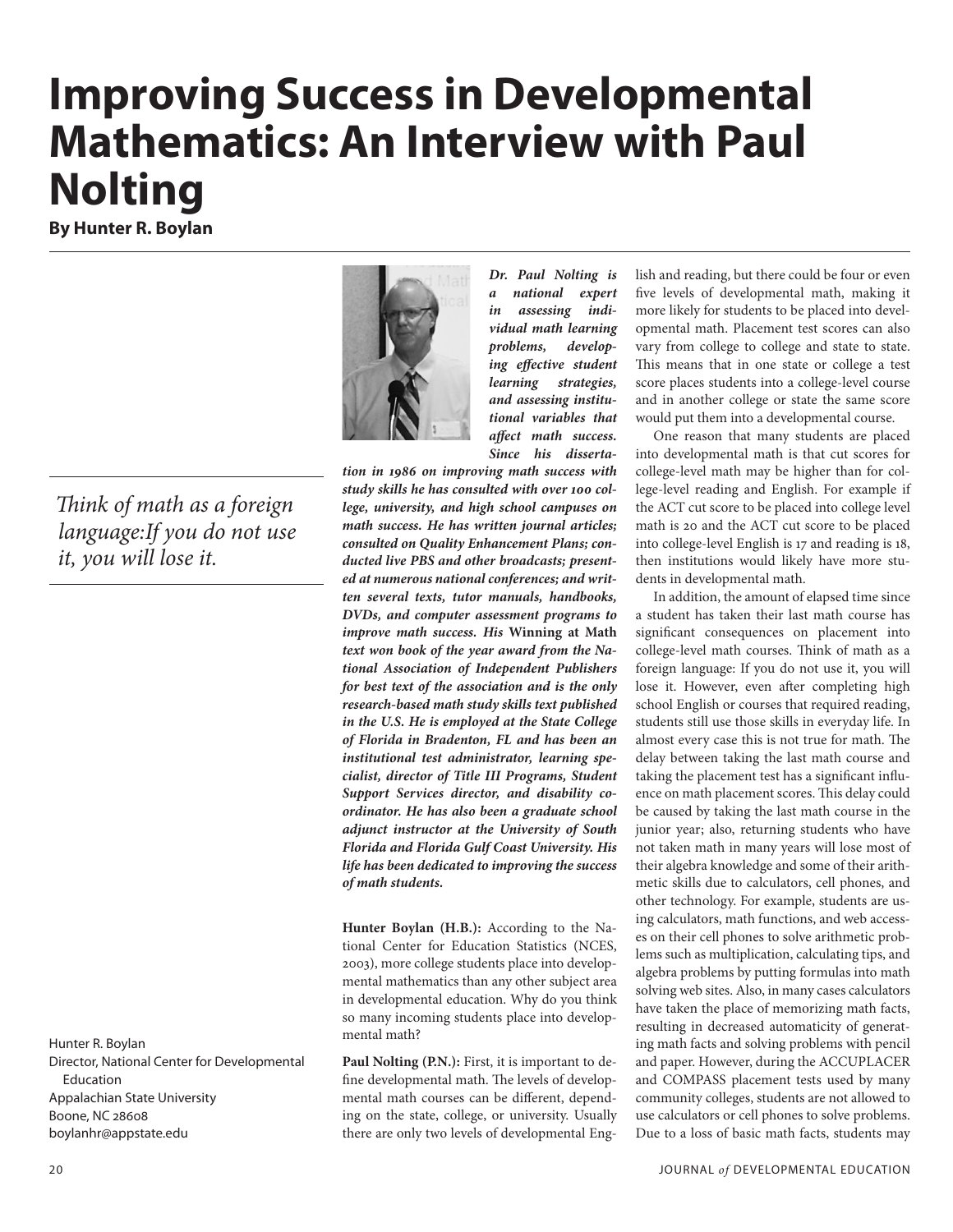score poorly on the arithmetic portion of the test and be placed into arithmetic or prealgebra courses. Other students taking placement tests that allow calculators but are timed, may have reduced automaticity with the result that fewer problems are solved.

Many students are obtaining their GEDs and then attending college. Students can pass the GED by only having good arithmetic skills and having little or no algebra skills, which means almost all of these students could be taking developmental math.

In fact many high schools only require students to take Algebra I to graduate which, in almost every case, guarantees placement into a developmental math course. Even students taking Algebra II place into Elementary/Basic Algebra college courses. High school math grading systems can measure algebra skills, but they are also often a measure of effort and extra credit as an indicator of success, compared to the placement test which measures only pure algebra knowledge.

Anxiety could be another issue contributing to high developmental math placement rates because more students have reported test anxiety in math than English or reading. Students' test anxiety could also increase since the placement test is their first college test. Since anxiety can decrease test performance, these students may be placed into a developmental math course instead of a credit course.

There are various causes for students to be placed into developmental math (Latterell & Frauenholtz, 2007). However, one solution to decreasing the number of developmental math students is making sure that students are properly prepared to take math placement tests so they can be correctly placed and, if justified, have the opportunity to take credit math courses.

**H.B.:** The Community College Outreach Center (Bailey, Jeong, & Cho, 2010) reports that only a handful of those who place into the lower levels of developmental mathematics ever pass college-level algebra. Why do you think so many fail to complete developmental math?

**P.K.:** There are a variety of reasons for this including that the developmental math course sequence is long, the courses have high failure rates, students must master the algebra skills before moving on to the next level, the courses require abstract reasoning, students have anxiety which translates into avoiding math courses, students do not know how to study math, it is socially acceptable to fail math, students with personal problems usually withdraw from math first, and repeating students usually get the same type of instruction that originally led to their failure.

There are more predominate variables that affect mathematics success than in English, reading, and most other courses. First, college students could take up to three or four developmental math courses before entering a collegelevel math course. Mathematics courses at most institutions are considered the high enrollment and high risk courses with 50% pass rates being common. This means that only 12% of the students would get through a three-course sequence without failing one of the math courses. We also know that students who repeat algebra courses have less of a chance to pass it the second and third time (unless the curriculum and support is changed). Students then question their math ability, which lowers their persistence, and may develop learned helplessness. Students then do not persist due to their previous failures, don't repeat or take the next math course, or drop out of college entirely.

A second reason few students complete the developmental mathematics sequence is that

*"How many times does a student fail a developmental math course before dropping out of college?"*

it is extremely linear: earning a C in a current algebra course most likely translates to failing the next algebra course. Missing one concept in Chapter 2 can lead to not being successful in Chapter 3. Many students may never find out which skills they need to develop and, consequently, continue to make the same mistakes. Some of these students keep repeating the same algebra course three or four times because they never master the prerequisite algebra skills to be successful and do not finish the math sequence.

Math phobia and math anxiety can also influence the completion of developmental math courses. Students who have phobias or anxiety may avoid retaking a math course they failed and never get to the next level math course. This delay in taking math courses can have a negative effect on course success. Also, some students may not pass the math course due to anxiety even though they actually know the material.

Procrastination may be more prevalent for developmental math students than other students. A procrastinating student waits too long to complete homework or waits until it is too late to get tutoring help. Procrastination is a defense mechanism so that, if students fail, they will not feel that bad because they can attribute failure to lack of effort. Procrastination in other courses

may not have as severe consequence as in math.

Students with personal or work problems have told me that they are more likely to withdraw from math than their other courses. This may be because the students do not have math study skills to help support their learning.

Last, mathematics learning is based on abstract reasoning, and some students have difficulty in these areas, even students with over a 3.0 GPA. These students often do well in every course but math and, after repeating the developmental math course several times, they may drop out of college or transfer to another college. However, some of these students may actually be able to pass a liberal arts or statistics math course.

The math department alone cannot solve all the problems due to the numerous variables affecting math success. A college-wide math summit is needed to establish a team to address all the variables affecting math success. The real question is, "How many times does a student fail a developmental math course before dropping out of college, and what can colleges do about that?"

**H.B.:** At most colleges the only option for a student who fails developmental math is to retake the same course. What other strategies would you recommend for students who fail a developmental math course?

**P.K.:** This is true at both colleges and universities. The most common options are retaking the placement test to score out of the developmental math course or retaking the final exam. These alternatives bring up three questions: (a) Is the placement test a better predictor of knowledge than the previous math course grade, (b) is the final exam a good predictor of success, and (c) which students are most likely to score high enough on the placement test or final exam to take the next math course? At almost all the colleges/universities where we have worked, the placement test was a better predictor for math success than the previous algebra course grade. The final exam score may also be a better predictor of success than the course grade (Nolting, 1986). The third possibility is to work with students who were passing the course toward the end of the semester but did poorly on the last test and/or the final exam. Math learning specialists could diagnose academic and math study skills problems and help these students receive academic support through college tutoring, professional tutoring, web-based math programs, and TV math programs to learn their missing math skills along with math study skills. Students could use the opportunity between semesters to build up these skills and retake the placement test. Some other students may opt out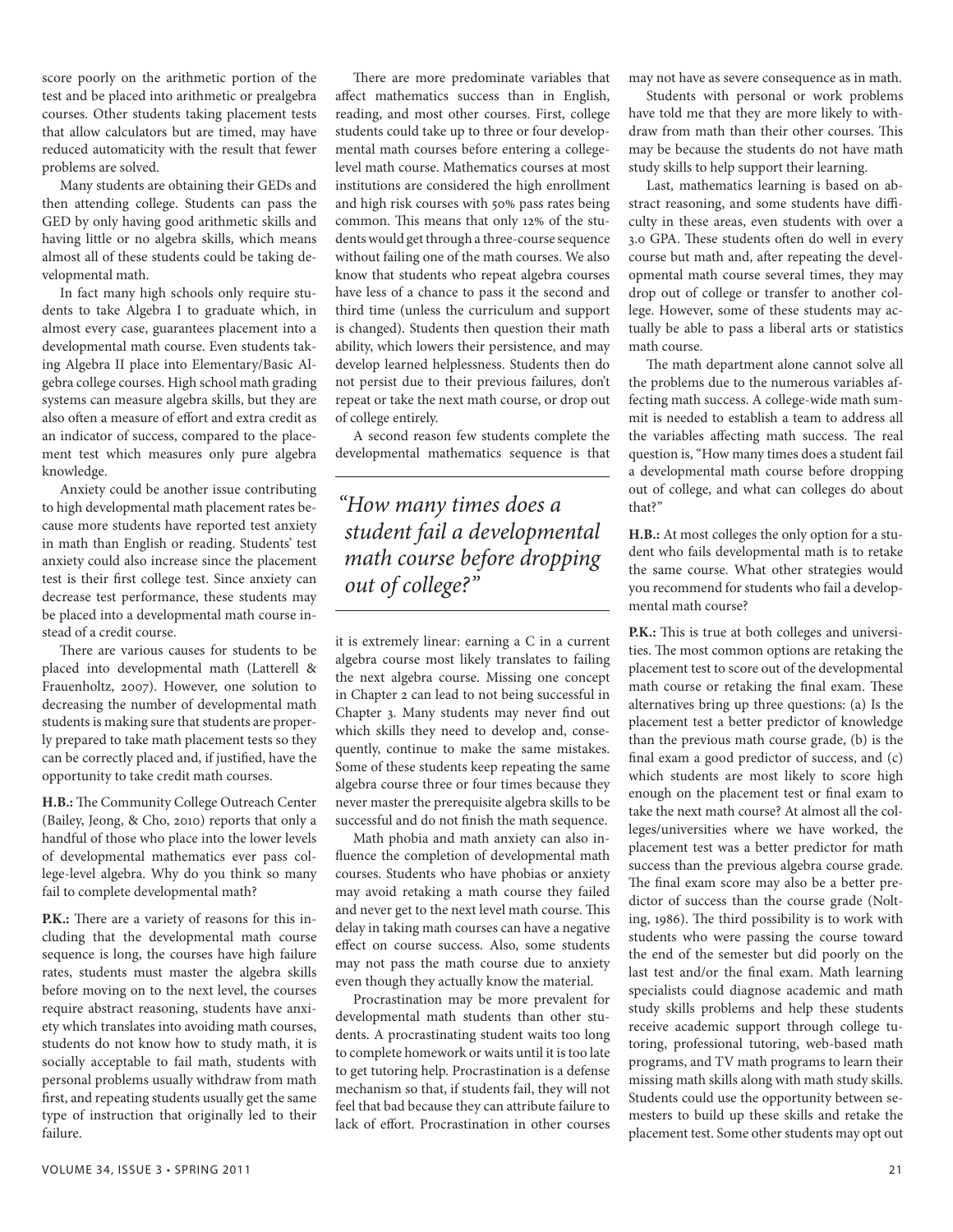of taking math for the next semester, get professional tutoring, and then take the placement test. Institutions could set up academic support programs, especially between the spring and fall semester, to help these students over the summer and enable them to succeed in a credit math course. However, if the student failed intermediate algebra for the first or second time it might be possible for these students to take a collegelevel math course, such as liberal arts or statistics, and be just as successful as the students who passed intermediate algebra (Waycaster, 2002). I would suggest that institutions conduct their own research in these areas to improve the success of developmental students.

**H.B.:** What specific, practical suggestions do you have for math instructors to help developmental math students be successful?

**P.K.:** Developmental math instructors can play a major role in math student success but, again, the math department itself cannot be held totally responsible for math student success. According to Bloom (1976), the variance contributing to math success is 50% for cognitive entry skill and intelligence, 25% for quality of instruction, and 25% for affective characteristics. Instructors can evaluate the predictive validity of the placement test, improve quality of instruction, teach students math study skills and test anxiety reduction techniques, as well as help students improve their math self-efficacy. Developmental students need a multimodality instructional approach which means integrating the lecture with manipultives, math study skills, and group work; learning math vocabulary words; using web-based support; tutoring students based on their learning style; giving frequent quizzes and practice tests; and inviting counselors into the class to discuss anxiety issues and provide a referral for personal problems.

Instructors can also use the strategies suggested in *Beyond Crossroads* (Blair, 2006). Articles from the *Journal of Developmental Education* and *The AMAYTC Review* can also be helpful. To teach students math study skills and anxiety reduction instructors can review *Winning at Math* (Nolting, 2008b) and the *Math Study Skills Workbook* (Nolting, 2008a). Instructors who know their students' math background, math study skills level, and learning styles are in a better position to help students succeed in mathematics. Instructors who want to change instructional strategies need to be given the flexibility and support by the math chair to discover the best learning strategies for their students.

**H.B.:** Some faculty believe that developmental students who do not do well in mathematics have learning disabilities. What suggestions do

you have for identifying or working with such students?

**P.K.:** In my 25 years of consulting with math departments this comment has always come up. It is true that some developmental math students have learning disabilities (LD; Nolting, 2000). Also students may be ADHD (Attention Deficit Hyperactivity Disorder) or have traumatic brain injuries (TBI). However, these problems are not encountered in the majority of the students who are failing their math courses. Nonetheless, besides conducting testing for LD, ADHD, or TBIs, faculty should be aware of characteristics that students with learning disabilities may exhibit, such as: notes that look like "chicken scratches," reversal of letters or numbers, mixing up symbols, responding correctly in class to questions but failing the tests, or asking you to repeat steps (when it appears they are paying attention). Also, students who can work a problem correctly one day but totally forget how to work

### *A little anxiety can motivate learning and improve test scores.*

it the next day or cannot perform abstract reasoning problems may have learning disabilities (Nolting, 2000).

To enhance students with LD's opportunities for success, it's important to know students' processing deficits in order to better instruct/ tutor them and provide appropriate classroom and testing accommodations. Based on their processing deficits, students will have difficulty in one or more of these areas: auditory processing, processing speed (visual), short-term memory (auditory), visual-spatial thinking, long-term retrieval, working memory, comprehension-knowledge (long-term memory), or fluid reasoning (abstract). Fluid reasoning is the processing deficit that causes the most math learning problems and is the most difficult to accommodate. Instruction to address processing deficits should include multimodality strategies, manipulatives, math study skills, and reductions of test anxiety along with appropriate accommodations. The best student success results can be obtained by a collaborative effort among the campus office for students with disabilities, the learning resource center, and the math department. However, in some rare cases students with LD or TBIs may not have the cognitive skills to pass algebra courses even though they have average to above average intelligence and have good GPAs. This is becoming more apparent continued on page 24

with the veterans returning from Afghanistan and Iraq with TBIs and posttraumatic stress disorders (PTSD; Church, 2009; Grossman, 2009). Still, these students may be able to pass a Liberal Arts or Statistics math course.

**H.B.:** Where does math anxiety fit into all of this?

**P.K.:** Math anxiety and math test anxiety fall right in the middle of developmental mathematics. Math anxiety and math test anxiety are real and cause major problems for many students. However, the concept of math anxiety is relatively new in the education field, with research beginning in the early 1970s (Richardson & Suinn, 1973) when researchers coined the phrase "matheophobia" and indicated that this phobia causes childrens' unwillingness to learn math. Then Shelia Tobias (1978) came along with her research on women and math and indicated that math anxiety is a state of panic, helplessness, paralysis, and mental disorientation that occurs when trying to solve math problems. The focus then shifted from math anxiety being a skill deficiency to it being a state of mind. Tobias and Weissbrod (1980) continue the research on math anxiety and indicate that teaching students relaxation techniques, self-awareness, and good study skills has decreased math text anxiety and improved academic performance.

Today we know that math anxiety is a fear of math which may include a fear or procrastination in doing homework or even going to class. Math test anxiety consists of emotionality (somatic response) and worry (cognitive response) during a test. These reflect how students feel and what they are telling themselves during a test. Students with high test anxiety have both emotionality (rapid heart rate, sweaty palms, shallow breathing) and worry (telling themselves that they will fail). More recent research has pinpointed the effects of anxiety on learning and testing. This effect can be explained by reviewing the Stages of Memory: Sensory Input, Short-term Memory, Working Memory, Longterm Memory, Abstract Reasoning, and Memory Output. Anxiety decreases Working Memory, and anxiety limits information going into and coming out of Long-term Memory and Abstract Reasoning. Thus it can affect math learning in a classroom, on homework, and when taking tests. Although a little anxiety can motivate learning and improve test scores, too much anxiety decreases learning and recall during tests (Nolting, 2008a, 2008b).

Another interesting concept about test anxiety is that many students complain about not having enough time for their math tests even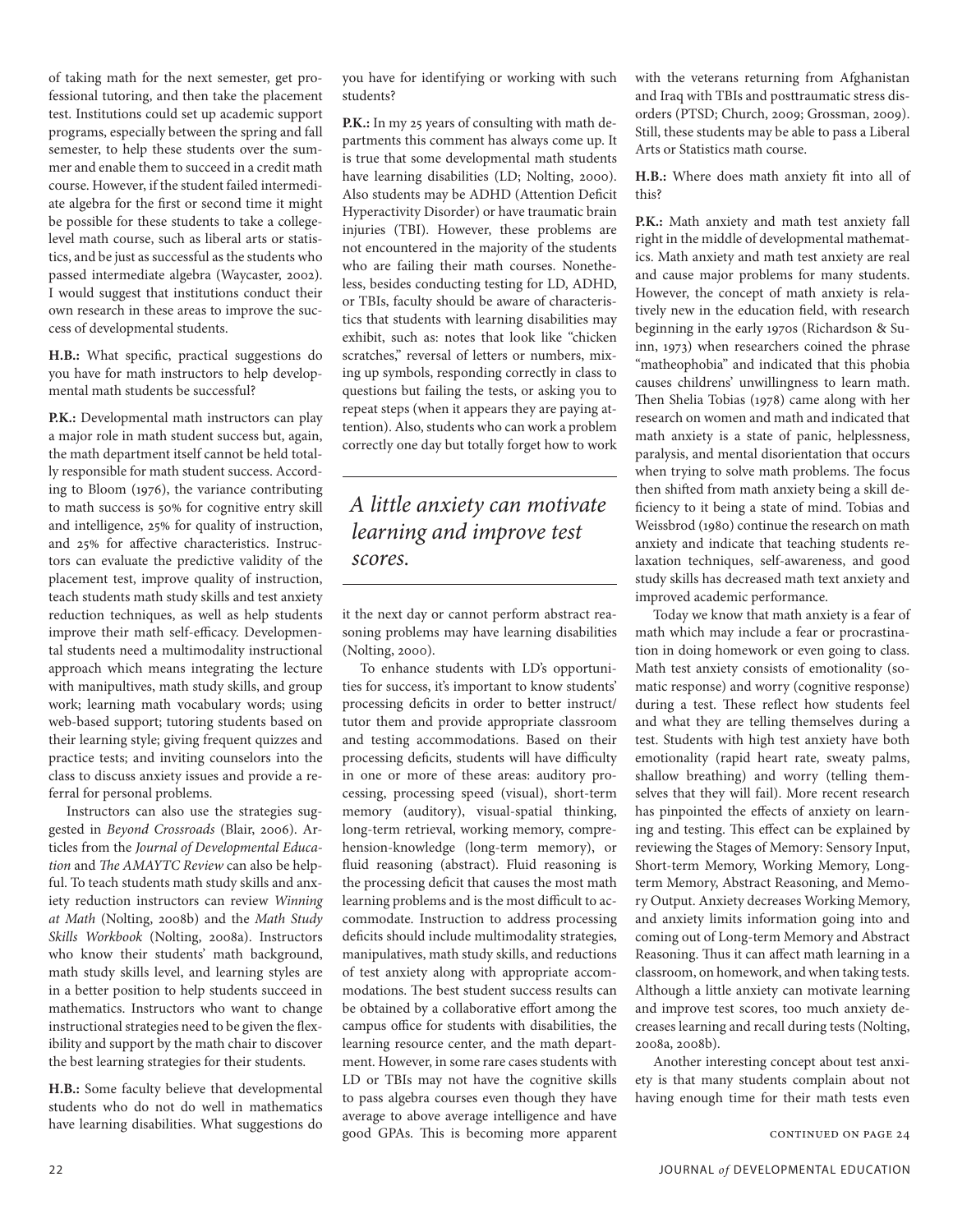#### continued from page 22

though almost all the students have left during the last 5 to 10 minutes of the testing period. I have asked thousands of students the reasons for leaving early and the two major reasons are: "The test anxiety became so high that I could not stay in the room any longer," and" I noticed all the students leaving ahead of me and decided that I would not be the last student or next to last student to turn in my test because that means I am dumb and stupid."

Instructors, tutors, and learning lab assistants can help students reduce their anxiety by recognizing that anxiety is real (Shields, 2007), having counselors and guest speakers on this subject, teaching the students short- and longterm relaxation techniques (Bitner, Austin, & Wadlington, 1994; Nolting, 1987, 2007, 2008b), teaching students test-taking procedures (Nolting, 2007), giving practice tests, sponsoring anxiety workshops, having students take the test in a separate room with the same amount of time, and referring students with high test anxiety to counselors and the disability resource office. Although test anxiety alone does not constitute a disability at this time, having a general anxiety syndrome may be a disability.

**H.B.:** Do you believe that the assessment instruments used to place students into developmental courses are appropriate?

**P.K.:** First, colleges must have mandatory assessment and mandatory placement policies for all developmental courses and all students (Boylan, 2002; McCabe, 2003). However, I believe that the assessment instruments can be improved to better predict math success. This can be done with at least four different strategies. As I noted earlier, student achievement can be predicted from three different areas: cognitive entry skills (50%), quality of instruction (25%), and affective student characteristics (25%; Bloom, 1976). Thus, the best predictive model should include all three areas. However, most colleges only focus on cognitive entry skills by using cognitive skills placement tests such as the SAT, ACT, ACCUPLACER, and COMPASS. Assessing student affective characteristics such as self-efficacy (House, 1995; Nolting, 2006; Rodriguez, 2002), motivation, anxiety, math study skills, learning styles, and others (Boylan, 2008, 2009; Hill, 2004; Levine-Brown, Saxon, & Boylan, 2008; McCabe, 2003; Saxon, Levine-Brown, & Boylan, 2008) should also be included for placement. Assessing learning styles and matching them with teaching styles (Higbee, Lundell, & Arendale, 2005) could impact quality of instruction. Based on these variables, the following strategies are suggested. The first strategy would be to give students a second math cogni-

tive skills measurement test the first or second day of class because their placement test scores or last math course could be several years ago. Math success is based on current math knowledge. Based on the scores students may be able to move up a course level or move down a course level. Even if policies prohibit such movement, it will give the students and instructors immediate feedback on math readiness. That way students can seek help earlier or the instructor can immediately refer students for help instead of waiting for their first exam score.

The second strategy is to have students take a diagnostic cognitive math test. This test would indicate which math skills need to be improved; the student could then be referred to web-based programs or specific tutoring. The best time to conduct this assessment and treatment is prior to the beginning of the semester. In some cases the first and second strategy could be combined.

The third strategy is to include affective assessments as part of the placement process and

### *We do not want adult learners engulfed in a digital divide.*

also take into account the length of time since a student's last algebra course (Miami Dade College, 2004). Measuring affective characteristics is important because study skills, anxiety, and locus of control have a significant effect on math success (Nolting, 1986). Colleges need to conduct research using different affective assessments (Saxon et al., 2008) to discover which ones provide the best prediction for success.

The fourth strategy is to assess the students' learning styles and the instructor's teaching styles to find the best match. Based on learning styles research, about two-thirds of the math instructors teach to about one-third of the students' preferred learning styles (Nolting & Nolting, 2008) leading to a mismatch. Challenges to this strategy include scheduling problems and the fact that math instructors often have similar teaching styles that may not match with the developmental math students.

Using multiple predictors can allow students to be more accurately placed and may decrease the amount of time students are in developmental math courses. This may lead to a higher graduation rate.

**H.B.:** Do you think that existing texts, software programs, and other developmental mathematical resources are appropriate for adult developmental students?

**P.K.:** Texts, software programs and materials have been improving. Mathematics assistance can now be a 24/7 learning experience, although some of the sources of assistance work best for visual learners. However, in my experience many adult learners are kinesthetic (hands on learners), auditory, or group learners. These students exert more control over learning math than they did in high school by attending lectures, reading the text, taking notes, completing text-based homework, meeting with a tutor, or meeting in groups to discuss their homework. It is difficult enough for many adult students to learn mathematics let alone change their learning styles to access technology-based math information and materials. These students also have difficulty locating and managing support resources and may become frustrated trying to use the new technology.

There is a movement to eliminate math text books, due to their high cost, and use webbased materials instead. The assumption is that students will have equivalent learning experiences and the same pass rates without printed texts. This may be an erroneous assumption for adult learners. Eliminating math text books for developmental students may be more cost effective than paying for texts but repeating the math course is more costly. Publishers need to continue their technology-based upgrades but also need to focus on the adult learners' needs by integrating group work, manipulatives, math study skills, test anxiety reduction strategies, learning management programs, and self-efficacy support as they are adapting to the new learning technology. We do not want adult learners engulfed in a digital divide. Adult learners may first need to become successful math learners and then adapt to the new learning technology. In fact, all learners need to be taught using various strategies to improve math success (Blair, 2006; Higbee, Lundell, & Arendale, 2005; Muro & Terry, 2007; Zavarella & Ignash, 2009).

**H.B.:** The current developmental mathematics curriculum at most institutions includes a combination of arithmetic and introductory and intermediate algebra, thus preparing students to become successful in college algebra. Does this prepare students appropriately for 21st century careers?

**P.K.:** There are two main movements in the math world that address this question. One movement supports reducing the number of developmental math courses to improve the course success rates. This movement could result in reducing the number of levels in the developmental math course sequence prior to specific credit

continued on page 26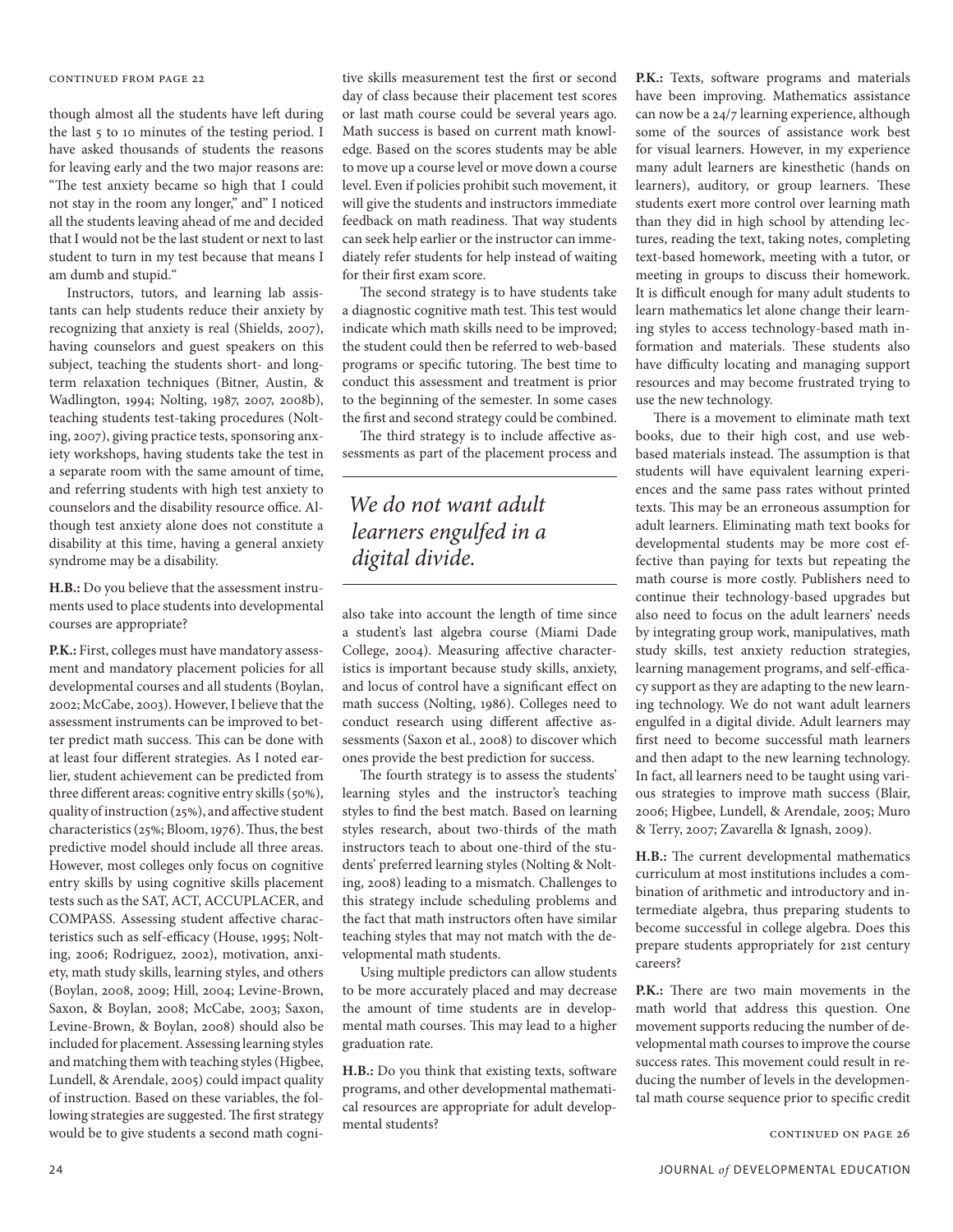#### continued from page 24

math courses. It could also result in higher math course pass rates. The other movement supports students taking higher levels of mathematics in preparation for the expanding need of mathdependent careers in science, engineering, and computers.

Mathematicians are also asking themselves two curriculum questions: What are the real prerequisite course requirements for noncollege algebra courses that meet graduation requirements? And, what prerequisite arithmetic/algebra skills are essential to be successful in the next algebra course? Essentially, the traditional course sequence should match the real math needs of students' majors. For example, there is a high demand for nurses but many colleges and universities require college algebra as an entrance requirement for nursing programs. However, most college algebra skills are not necessary for nursing, and a statistics course would be more appropriate. Are all prequisite algebra skills—such as dividing polynomials—essential for the next algebra course? Now may be the best time to focus on consistency pertaining to necessary prerequisite developmental algebra courses and algebra skills: The Carnegie Foundation, American Association of Two Year Colleges, National Developmental Education Association along with Achieving the Dream and other mathematics organizations are now focusing on these issues.

Uri Treisman (Achieving the Dream) points out that one goal of the organizations' meetings is to identify new course ways without watering down the curriculum. President of NADE, Marcella Davis, has stated,

NADE leaders and practitioners have long realized the truth of research data which show that mathematics is the academic area of most difficulty for the greatest percentage of underprepared postsecondary students. These practitioners also support study skills courses which deal with student motivation, math anxiety, and methods of math study. NADE welcomes collaboration with and offers support of innovative mathematics initiatives. (M. Davis, personal communication, March 15, 2011)

With this collaborative effort and the information strategies from articles in this journal the future is the brightest ever to improve the success of developmental math students.

**H.B.:** Can you tell us a bit about your own research and its implications for teaching developmental students?

**P.K.:** I have been conducting math research—

with my wife, Kimberly Nolting, and colleagues Dr. Craig Hardesty and Bill Thomas—for the last 25 years. The research has been conducted at my college, other college and university math departments, and as part of college QEP development. Even though each college is different some common themes have emerged which can help institutions improve math success.

- 1. Institutions need to conduct a correlation analysis to determine if the placement test scores are significant.
- 2. Institutions need to make sure their cut scores are predicting success not failure.
- 3. Students placed into a math course for the first time have a higher pass rate than students who successfully completed the previous algebra course and are taking the next algebra course for the first time. If this is true at your institution, you may have a curriculum gap or a high number of students who had Cs in the last algebra course.
- 4. A final grade of C or lower in an algebra

### *Math success is an institutional responsibility.*

course usually means the student will not succeed in the next algebra course. 5. The amount of time elapsed since the last algebra course is related to math course success.

- 6. Students taking the lowest level math course who score in about the bottom 25% on the placement test usually don't pass the course. Other instructional strategies should be offered to these students.
- 7. Raising the placement cut score for intermediate algebra can improve math success.
- 8. The algebra skills in intermediate algebra are not prerequisite skills needed for liberal arts math or elementary statistics.
- 9. Teaching students math study skills does improve their math success (Nolting, 1986; Tobias & Weissbrod, 1980).
- 10. The more times students take the same algebra courses the less likely they are to pass it. Institutions need to develop sections especially for repeating students and students with disabilities.

These are some of themes from our research that have been discussed in more detail in the interview. I would advise colleges to collect their own data and implement strategies that best match the college's strengths in order to improve student success. Math success is an institutional responsibility that needs to be addressed by the college's president and other administrative officers in order to induce institutional change that will not only help developmental math students but all students.

#### **References**

- Arendale, D. R. (2004). Pathways of persistence: A review of postsecondary peer cooperative learning programs. In I. Duranczyk, L. Higbee, & D. B. Lundell ( Eds.), *Best practices for access and retention in higher education* (pp. 27-40). Minneapolis: University of Minnesota, General College, Center for Research on Developmental Education and Urban Literacy.
- Arendale, D. R. (2009). Course-based Learning Assistance (CLA) program guide. In S. Clark-Thayer & L. P. Cole (Eds.), *NADE self-evaluation guides: Best practices in academic support programs* (2nd ed.; pp. 105-138). Clearwater, FL: H & H Publishing.
- Bailey, T., Jeong, D.W., & Cho, S.-W. (2010). Referral, enrollment, and completion in developmental education sequences in community colleges. *Economics of Education, 29*(2), 255- 270.
- Bitner, J., Austin, S., & Wadlington, E. (1994). A comparison of math anxiety in traditional and non-traditional developmental college students. *Research & Teaching in Developmental Education, 10*(2), 35-43.
- Blair, R. (2006). *Beyond crossroads: Implementing mathematics standards in the first two years of college*. Memphis, TN: AMATYC.
- Bloom, B. (1976). *Human characteristics and school learning*. New York, NY: McGraw-Hill Book Company.
- Boylan, H. (2002). *What works: Research-based best practices in developmental Education*. Boone, NC: Continuous Quality Improvement Network and National Center for Developmental Education, Appalachian State University.
- Boylan, H. (2009). Targeted interventions for developmental education students (T.I.D.E.S.). *Journal of Developmental Education, 32*(3), 14- 23.
- Church, T. (2009). Returning veterans on campus with war related injuries and the long road back home. *Journal of Postsecondary Education and Disability, 22*(1), 43-52.
- Grossman, P. (2009). Foreword with a challenge: Leading our campuses away from the perfect storm. *Journal of Postsecondary Education and Disability, 22*(1), 4-9.
- Higbee, J. L., Lundell, D. B., & Arendale, D. R. (Eds.). (2005). *The General College vision: Integrating intellectual growth, multicultural perspectives, and student development*. Minneapolis: University of Minnesota, General College, Center for Research on Developmental Education and Urban Literacy.